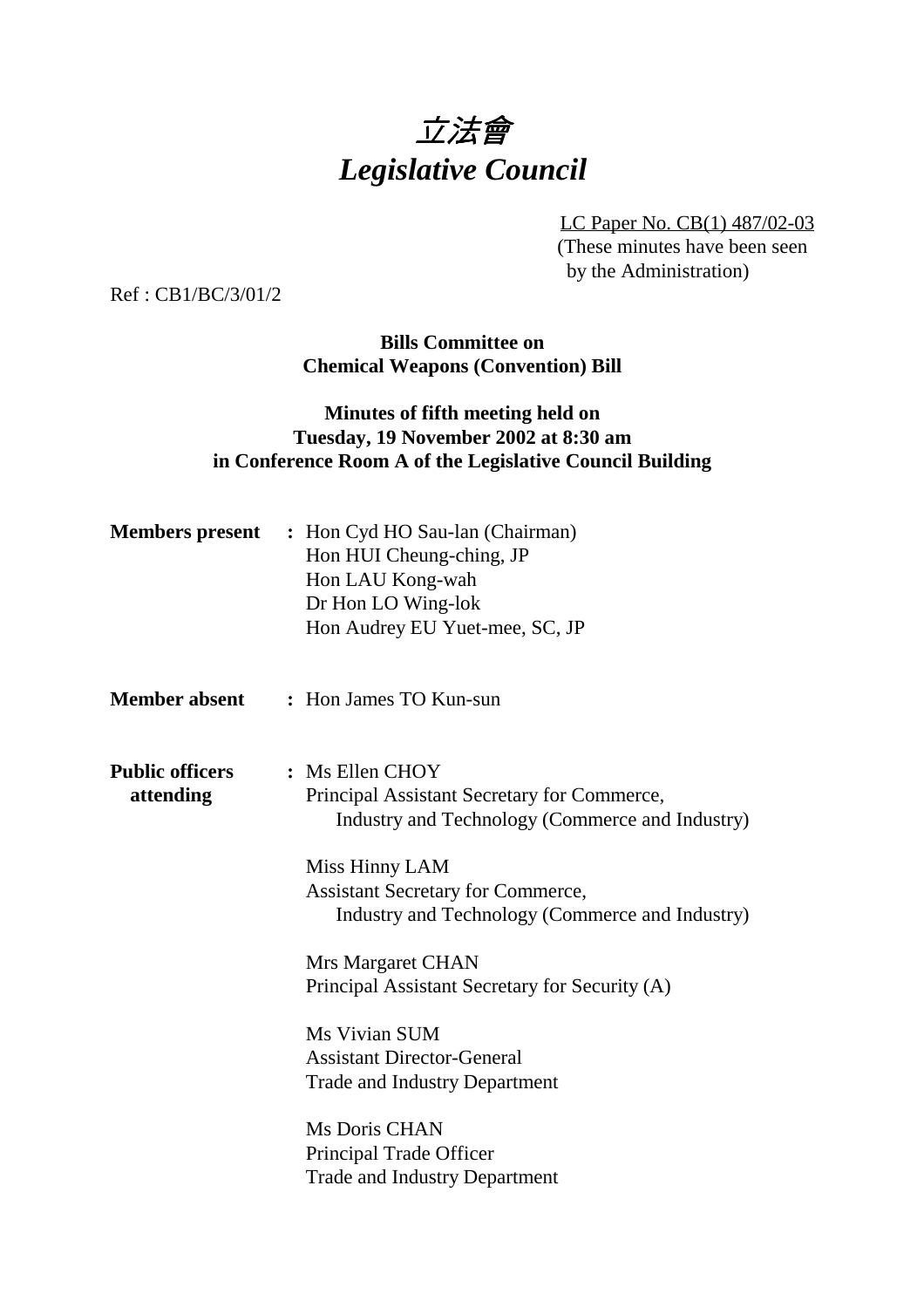|        |                                              | Mr Andrew WONG<br><b>Head of Trade Controls</b><br><b>Customs and Excise Department</b> |
|--------|----------------------------------------------|-----------------------------------------------------------------------------------------|
|        |                                              | Mr K H NG<br>Principal Trade Controls Officer<br><b>Customs and Excise Department</b>   |
|        |                                              | Mr C Y AU YEUNG<br><b>Senior Chemist</b><br>Government Laboratory                       |
|        |                                              | Mr Geoffrey FOX<br>Senior Assistant Law Draftsman<br>Department of Justice              |
|        |                                              | Ms Marie SIU<br><b>Senior Government Counsel</b><br>Department of Justice               |
|        | <b>Clerk in attendance:</b> Miss Salumi CHAN | Chief Assistant Secretary (1)5                                                          |
|        | <b>Staff in attendance : Miss Anita HO</b>   | <b>Assistant Legal Adviser 2</b>                                                        |
|        |                                              | Ms Cindy CHENG<br>Senior Assistant Secretary (1)4                                       |
| Action |                                              |                                                                                         |

| Confirmation of minutes of meeting |                                     |
|------------------------------------|-------------------------------------|
| (LC Paper No. $CB(1)161/02-03$     | — Minutes of third meeting held on  |
|                                    | 18 October 2002                     |
| LC Paper No. $CB(1)292/02-03$      | — Minutes of fourth meeting held on |
|                                    | 24 October 2002)                    |

The minutes of the third and fourth meetings held on 18 and 24 October 2002 respectively were confirmed.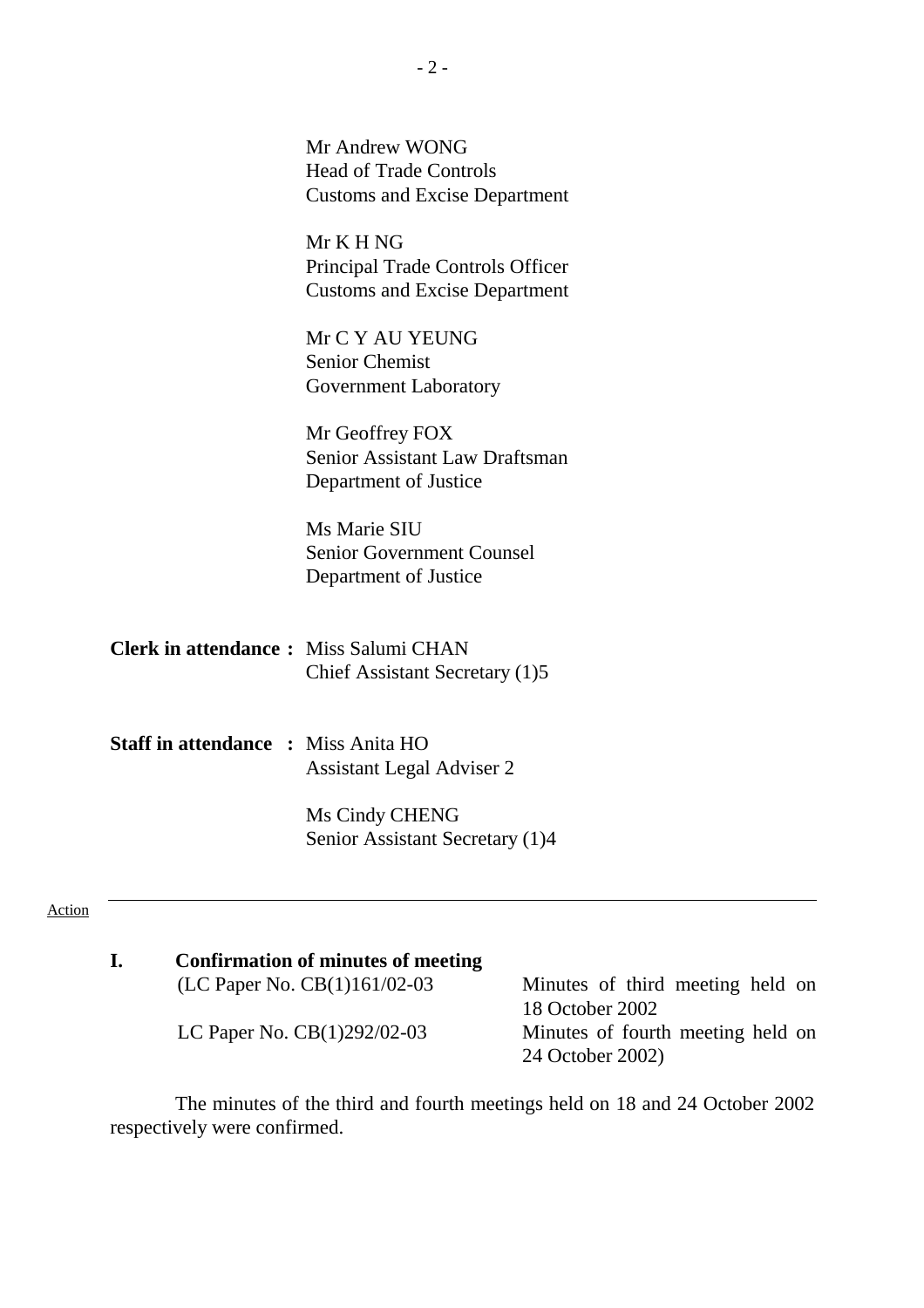| (Matters arising from the first meeting on 18 April 2002         |                                                                                                                                                           |  |  |  |
|------------------------------------------------------------------|-----------------------------------------------------------------------------------------------------------------------------------------------------------|--|--|--|
| LC Paper No. $CB(1)2206/01-02(01)$ — Comparison of               | the<br>Chemical<br>Weapons (Convention) Bill to the<br>Chemical<br>Australia<br>Weapons<br>(Prohibition) Act 1994 and the UK<br>Chemical Weapons Act 1996 |  |  |  |
| LC Paper No. $CB(1)2206/01-02(02)$                               | The full text of the Chemical<br>Weapons (Prohibition) Act 1994 of<br>the Commonwealth of Australia                                                       |  |  |  |
| LC Paper No. $CB(1)2206/01-02(03)$ —                             | The full text of the Chemical<br>Weapons Act 1996 (C.6) of the<br><b>United Kingdom</b>                                                                   |  |  |  |
| <b>Matters arising from the third meeting on 18 October 2002</b> |                                                                                                                                                           |  |  |  |
| LC Paper No. CB(1)59/02-03(06)                                   | Third letter dated 6 August 2002<br>from the Assistant Legal Adviser to<br>the Administration                                                             |  |  |  |
| LC Paper No. CB(1)305/02-03(01)                                  | Administration's<br>the<br>reply<br>to<br><b>Assistant Legal Adviser</b>                                                                                  |  |  |  |
| LC Paper No. CB(1)98/02-03(01)                                   | "Follow-up to the third meeting on<br>18 October 2002" prepared by the<br>Legislative Council Secretariat                                                 |  |  |  |
| LC Paper No. CB(1)305/02-03(02)                                  | Administration's response to the list<br>of follow-up actions to the third                                                                                |  |  |  |

#### LC Paper No.  $CB(1)305/02-03(03)$  - "Follow-up to the fourth meeting on 24 October 2002" prepared by the Legislative Council Secretariat

- LC Paper No.  $CB(1)305/02-03(04)$  Administration's response to items 3 and 5 of the list of follow-up actions to the fourth meeting on 24 October 2002
- LC Paper No.  $CB(1)305/02-03(05)$  Administration's response to item 4 of the list of follow-up actions to the fourth meeting on 24 October 2002 *(CONFIDENTIAL)*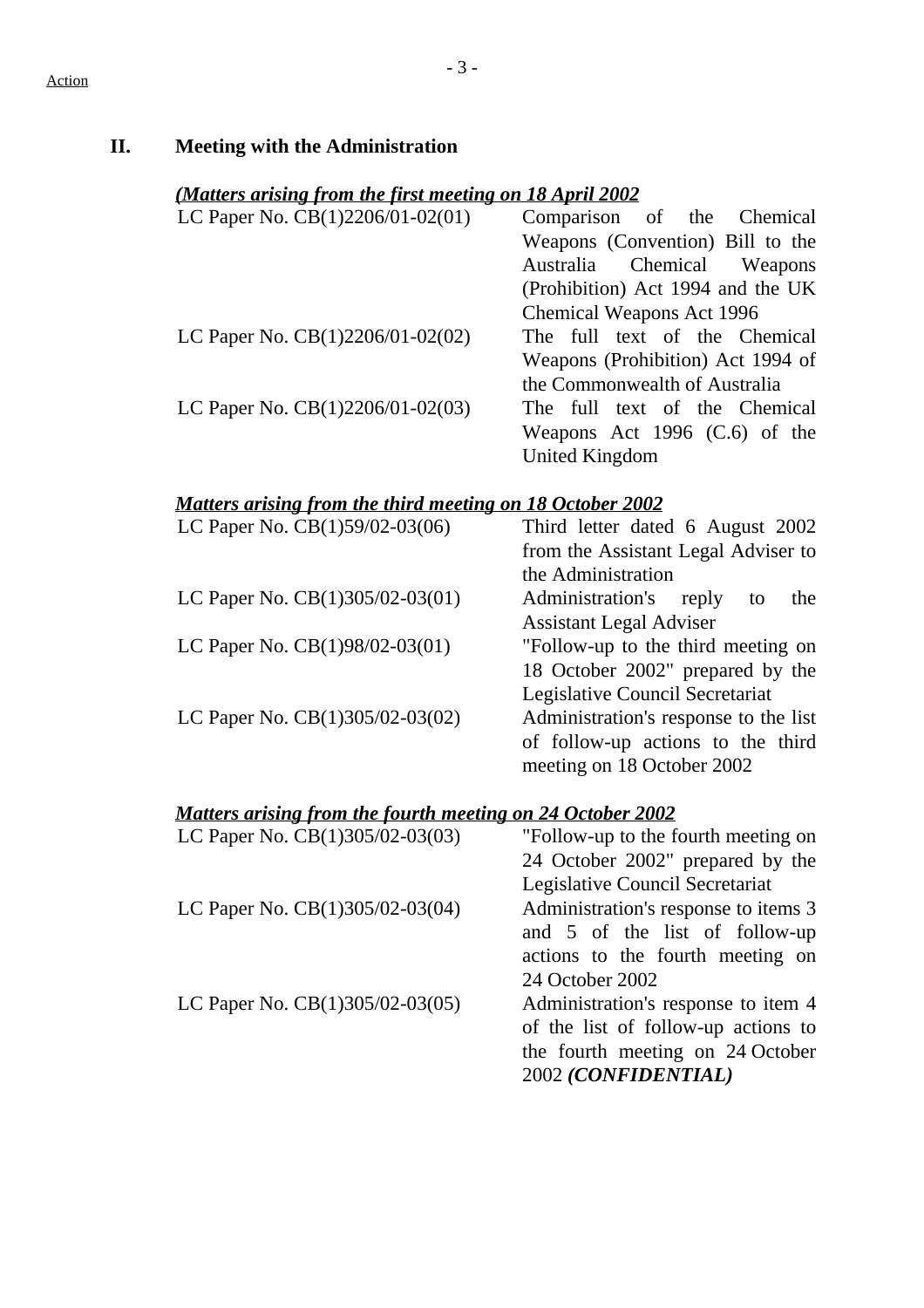| <b>Clause-by-clause examination of the Bill</b><br>LC Paper No. CB(3)10/01-02 | $\overline{\phantom{a}}$ The Bill                                                                                                                                                                                                 |
|-------------------------------------------------------------------------------|-----------------------------------------------------------------------------------------------------------------------------------------------------------------------------------------------------------------------------------|
| Ref: CIB CR14/46/6/1                                                          | — The Legislative Council Brief<br>issued by the Commerce and<br><b>Industry Bureau</b>                                                                                                                                           |
| LC Paper No. $CB(1)1510/01-02$                                                | — Marked-up copy of the proposed<br>consequential amendments to the<br>Organized and Serious Crimes<br>Ordinance (Cap. 455) and the<br>Weapons of Mass Destruction<br>(Control of Provision of Services)<br>Ordinance (Cap. 526)) |

2. The Bills Committee deliberated (Index of proceedings attached at **Appendix**)

#### Follow-up actions to be taken by the Administration

3. As requested by the Bills Committee, the Administration undertook to take the follow-up actions listed below:

(a) Clause  $1(2)$ 

The Administration was requested to move a Committee Stage Amendment (CSA) to replace "the Secretary for Commerce and Industry" by "the Secretary for Commerce, Industry and Technology".

(b) Clause  $2(1)$ 

On the definition of "claimant", the Administration was requested to consider whether the word "petitions" should be in singular form.

- (c) Clause 4
	- (i) Heading of clause 4

The heading of clause 4 read "Power of Director to appoint public officers to exercise any of powers, etc., conferred on Director by this Ordinance". The Administration was requested to consider making appropriate amendments to the heading to make it clear what "any of powers, etc." was referred to.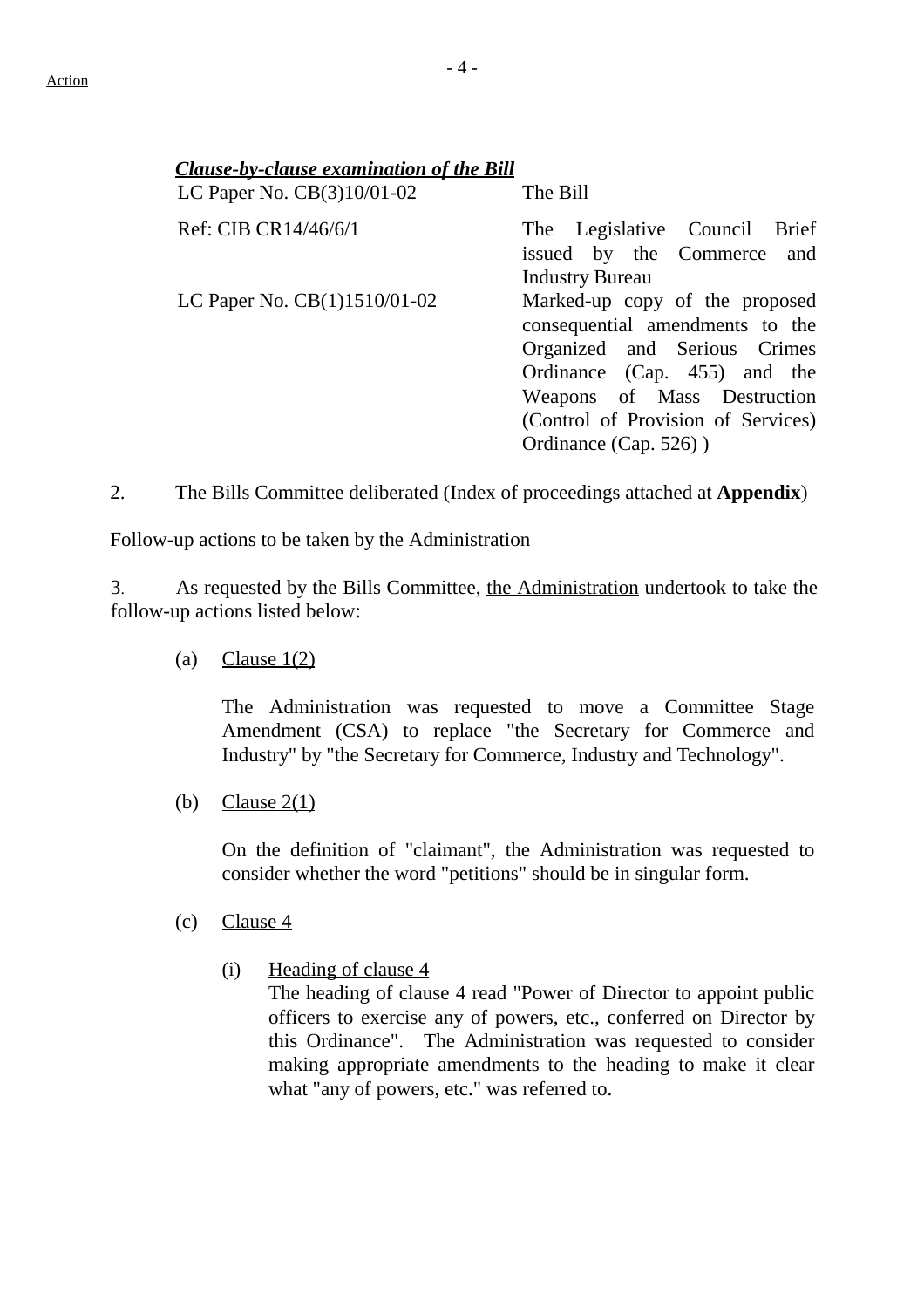Action

#### (ii) Delegation of power to the Clerical Officer Grade

- Clause 4 provided that the Director-General of Trade and Industry "may authorize in writing any public officer employed in the Trade and Industry Department in the Trade Officer Grade or in the Clerical Officer Grade, or any public officer acting in the capacity of Principal Trade Officer in the Trade and Industry Department, to exercise any of the powers and perform any of the duties conferred or imposed on the Director by this Ordinance". In view of the sensitivity of the subject matter of the Bill, the requirement for the Clerical Officer Grade to exercise any of the powers and perform any of the duties conferred or imposed on the Director, and the fact that such delegation of power to the Clerical Officer Grade rarely appeared in the existing legislation, the Administration was requested to consider whether it was more appropriate to delete "or in the Clerical Officer Grade" from clause 4.
- (d) Clause  $6(1)$

Clause 6(1) provided that "section 5 applies to acts done in Hong Kong, and acts done outside Hong Kong by Chinese nationals who are Hong Kong permanent residents". The Bills Committee noted from the Administration's written response (LC Paper No. CB(1)305/02-03(04)) that there was no statutory provision for a permanent resident of the Hong Kong Special Administrative Region (HKSAR) to relinquish his permanent resident status. However, the Bills Committee also noted that under paragraph 7 of Schedule 1 to the Immigration Ordinance (Cap. 115), a permanent resident of HKSAR lost his permanent resident status if, being a person falling within the category in paragraph 2(d), or 2(e), or 2(f) of Schedule 1, had been absent from Hong Kong for a continuous period of not less than 36 months. In this connection, the Administration was requested to advise on the following:

- (i) whether a permanent resident of HKSAR, who fell within the category in paragraph  $2(d)$ , or  $2(e)$ , or  $2(f)$  of Schedule 1 to the Immigration Ordinance and had been absent from Hong Kong for a continuous period of not less than 36 months, would automatically lose his permanent resident status;
- (ii) whether the Administration had the discretionary power to decide that the person mentioned in item (a) above would not lose his permanent resident status;
- (iii) whether a mechanism was in place to check regularly if there was any permanent resident of HKSAR who lost his permanent resident status under the circumstances mentioned in item (a) above; if yes,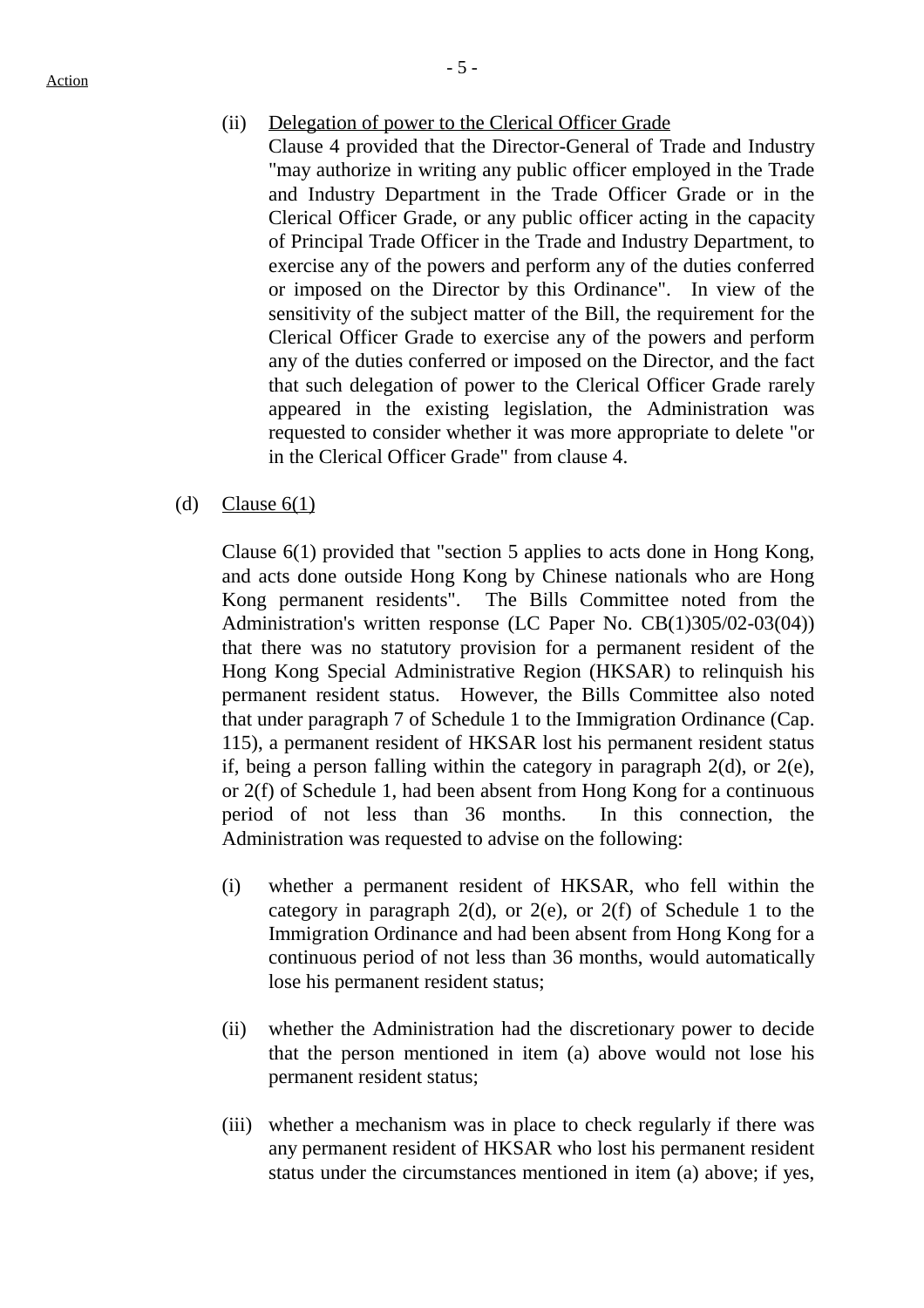the Administration was requested to provide information on the mechanism;

- (iv) whether a person who had lost his permanent resident status would be formally notified in writing; and
- (v) whether a person who had lost his permanent resident status might apply for reinstatement of the status.
- (e) Clause  $7(1)$

Clause 7(1) provided that where a person found an article that the person believed might be a chemical weapon, the person should as soon as was practicable notify a member of the Customs and Excise Service or an authorized officer of the finding, and of the whereabouts, of the article. Under clause 29(4), a person who contravened clause 7(1) committed an offence and was liable on conviction to a fine at level 6 and to imprisonment for 6 months. The Bills Committee therefore considered it necessary to facilitate a person who found a chemical weapon to notify a member of the Customs and Excise Service or an authorized officer. In this connection, the Bills Committee noted that "an authorized officer" meant a person authorized by the Commissioner of Customs and Excise under clause 3, including any police officer of the rank of inspector or above. As it might not always be possible for the person concerned to locate a member of the Customs and Excise Service or a police inspector at the time when he found the article, the Administration was requested to consider amending the relevant provisions to the effect that the person concerned might notify "any police officer" instead.

(*Post-meeting note*: The English and Chinese versions of the Administration's response to clauses  $2(1)$ , 4 and  $7(1)$  (LC Paper No. CB $(1)486/02-03(02)$ ) were circulated to members on 11 and 12 December respectively. The English and Chinese versions of the Administration's response to the issues relating to the loss of status of permanent resident of HKSAR (LC Paper No. CB(1)486/02- 03(03)) were issued to members on 11 and 12 December respectively.)

4. At the request of the Chairman, the Administration undertook to provide the draft proposed CSAs to the Bills Committee as soon as possible.

(*Post-meeting note*: The English version of the draft Committee Stage Amendments was issued to members vide LC Paper No. CB(1)486/02-03(05) on 12 December 2002.)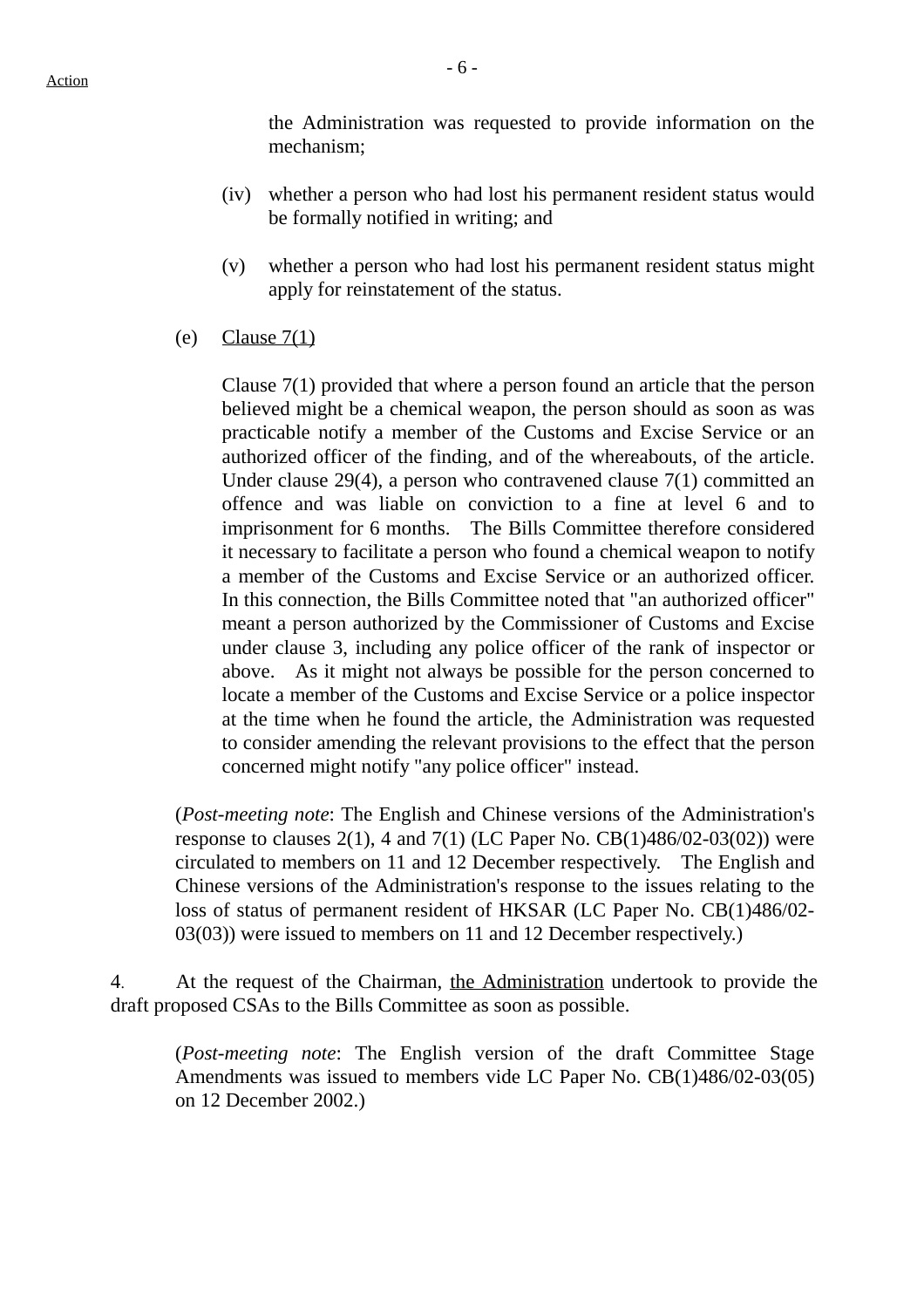#### Date of next meeting

5. Members agreed that the next meeting be held on Friday, 13 December 2002 at 3:30 pm.

## **III. Any other business**

6. There being no other business, the meeting ended at 10:30 am.

Council Business Division 1 Legislative Council Secretariat 12 December 2002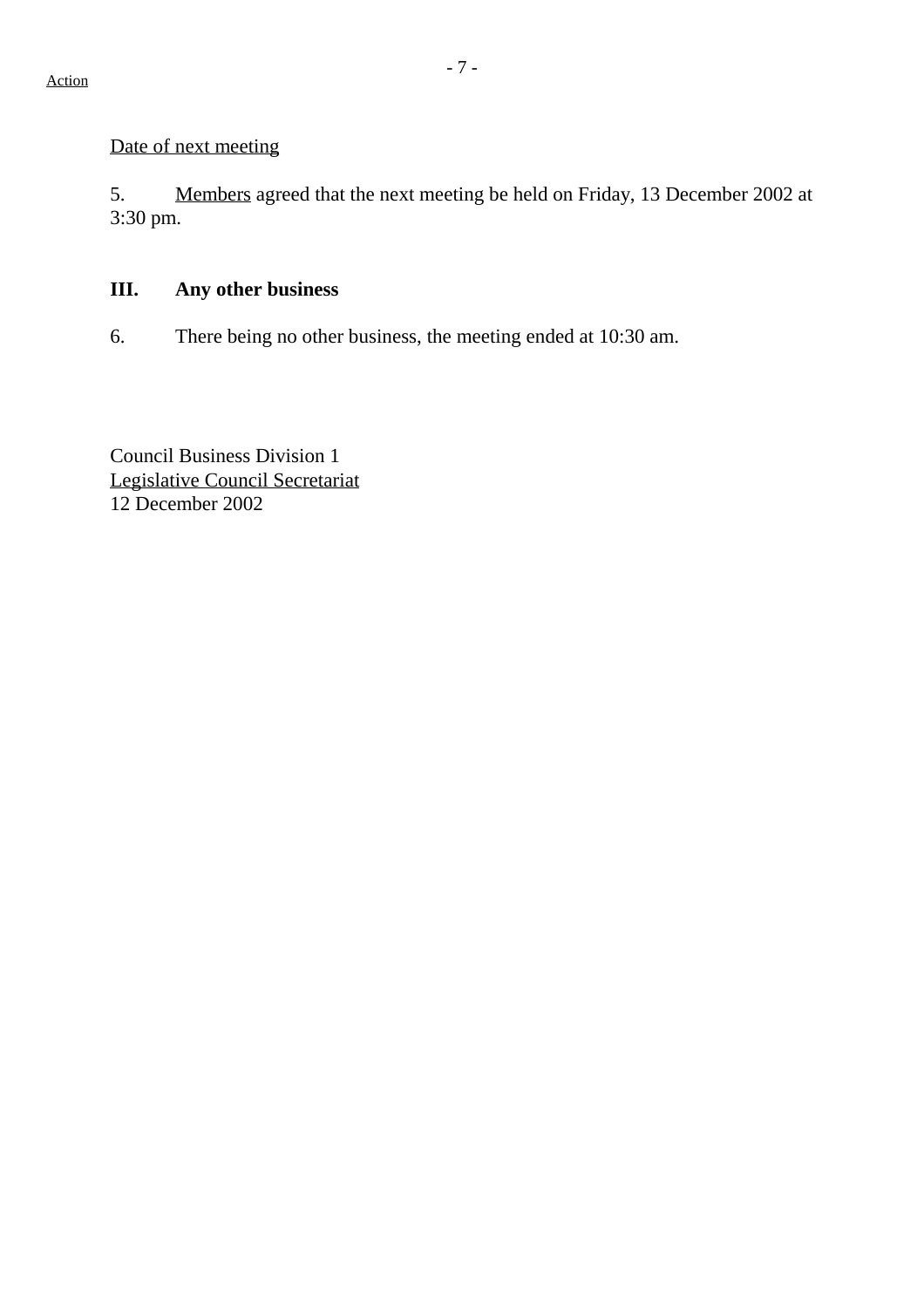### **Appendix**

### **Proceedings of the fifth meeting of the Bills Committee on Chemical Weapons (Convention) Bill on Tuesday, 19 November 2002 at 8:30 am in Conference Room A of the Legislative Council Building**

| <b>Time marker</b> | <b>Speaker</b>                                                                      | Subject(s)                                                                                                                                                                                                                  | <b>Action</b><br>required                                  |
|--------------------|-------------------------------------------------------------------------------------|-----------------------------------------------------------------------------------------------------------------------------------------------------------------------------------------------------------------------------|------------------------------------------------------------|
| 0000-0544          | Chairman                                                                            | Confirmation of minutes of third<br>and fourth meeting<br>(LC Paper No. CB(1)161/02-03 and<br>LC Paper No. CB(1)292/02-03)                                                                                                  |                                                            |
| 0545-1330          | Chairman<br>Administration<br>Dr LO Wing-lok<br>Ms Audrey EU<br>Mr HUI Cheung-ching | Whether<br>closed<br>meeting<br>a<br>is<br>necessary for the discussion of a<br>confidential paper provided by the<br>Administration<br>(LC Paper No.<br>$CB(1)305/02-$<br>03(05)                                           |                                                            |
| 1331-2300          | Administration<br>Ms Audrey EU<br>Chairman                                          | Loss of Hong Kong permanent<br>resident status<br>(Clause $6(1)$ )<br>(Schedule 1 to the Immigration<br>Ordinance)                                                                                                          | <b>Admin to</b><br>provide<br>supplementary<br>information |
| 2301-2524          | Chairman<br>Administration                                                          | Comparison between clause<br>28<br>(Disclosure of information) with<br>section 102 of the<br>Australian<br>Chemical Weapons (Prohibition)<br><b>Act 1994</b><br>(Item 10 of Annex to LC Paper No.<br>$CB(1)2206/01-02(01))$ |                                                            |
| 2525-3800          | Chairman<br>Mr LAU Kong-wah<br>Administration                                       | Proposed addition of the definitions<br>of certain terms that are defined in<br>the Convention in clause 2<br>(LC)<br>Paper<br>No.<br>$CB(1)305/02-$<br>03(02)                                                              | <b>Admin</b><br>to<br>prepare CSAs                         |
| 3801-4221          | Administration<br>Mr LAU Kong-wah                                                   | Proposed deletion of Schedule 1 to<br>Bill<br>and<br>setting<br>the<br>out<br>the<br>"Scheduled Chemicals" in the Bill                                                                                                      | <b>Admin</b><br>to<br>prepare CSAs                         |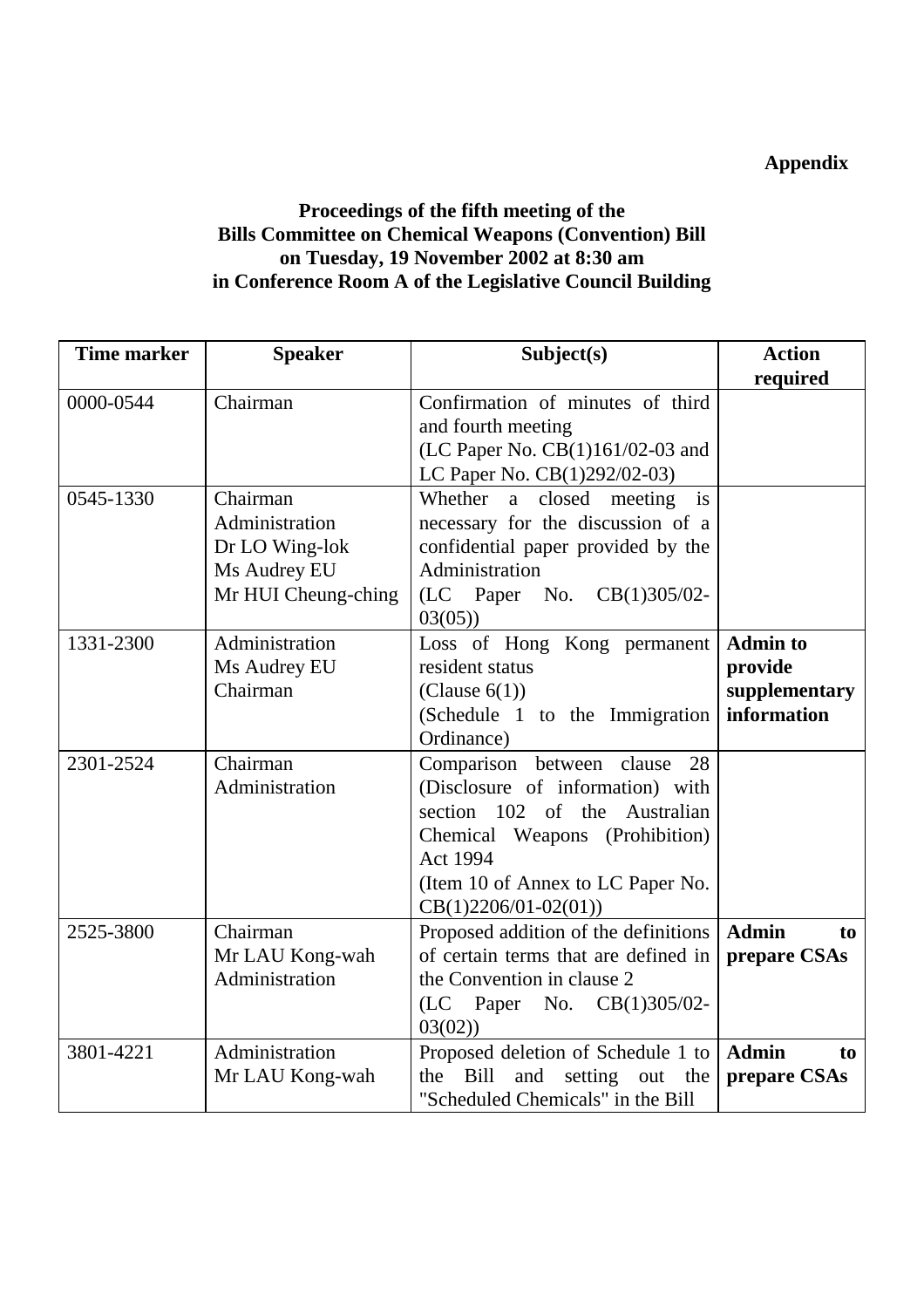| <b>Time marker</b> | <b>Speaker</b>                                 | Subject(s)                                                                                                                                                                                                                   | <b>Action</b>                                                                                                                                                        |
|--------------------|------------------------------------------------|------------------------------------------------------------------------------------------------------------------------------------------------------------------------------------------------------------------------------|----------------------------------------------------------------------------------------------------------------------------------------------------------------------|
|                    |                                                |                                                                                                                                                                                                                              | required                                                                                                                                                             |
| 4222-4600          | Chairman<br>Administration                     | Whether it should be expressly<br>stated in the paragraph on the<br>binding effect of the Bill in the<br>Legislative Council Brief that the<br>Bill will not apply to the garrison<br>(LC Paper No. CB $(1)305 02-03(04))$   |                                                                                                                                                                      |
| 4601-4722          | Chairman<br>Administration<br>ALA <sub>2</sub> | replace "the Secretary<br>To<br>for<br>Commerce and Industry" by "the<br>Secretary for Commerce, Industry<br>and Technology"<br>(Clause $1(2)$ )                                                                             | <b>Admin</b><br>to<br>prepare CSA                                                                                                                                    |
| 4723-4945          | Ms Audrey EU<br>Administration                 | "petitions"<br>Whether<br>the<br>word<br>referred to in the definition of<br>"claimant" should be in singular<br>form<br>(Clause 2(1))                                                                                       | <b>Admin</b><br>to<br>consider                                                                                                                                       |
| 4946-5614          | ALA <sub>2</sub><br>Administration<br>Chairman | Definition of the term "operator"<br>(Clause $2(1)$ )                                                                                                                                                                        |                                                                                                                                                                      |
| 5615-010101        | Chairman<br>Administration                     | Definition of the term "owner"<br>(Clause $2(1)$ )                                                                                                                                                                           |                                                                                                                                                                      |
| 010102-010558      | Chairman<br>Administration<br>ALA <sub>2</sub> | The need to retain clause $2(2)$                                                                                                                                                                                             |                                                                                                                                                                      |
| 010559-010725      | Chairman<br>Administration                     | Powers conferred or imposed on an<br>authorized officer<br>(Clause 3)                                                                                                                                                        |                                                                                                                                                                      |
| 010726-012220      | Chairman<br>Administration<br>Mr LAU Kong-wah  | Proposed delegation of power and<br>duties to the Clerical Officer Grade<br>by the Director-General of Trade and<br>Industry<br>(Clause 4)<br>(LC Paper No. CB(1)1511/01-02<br>(02)<br>(LC Paper No. CB(1)1511/01-02<br>(03) | <b>Admin</b><br>to<br>consider<br>whether it is<br>more<br>appropriate to<br>delete "or in<br><b>Clerical</b><br>the<br><b>Officer</b><br>Grade"<br>from<br>clause 4 |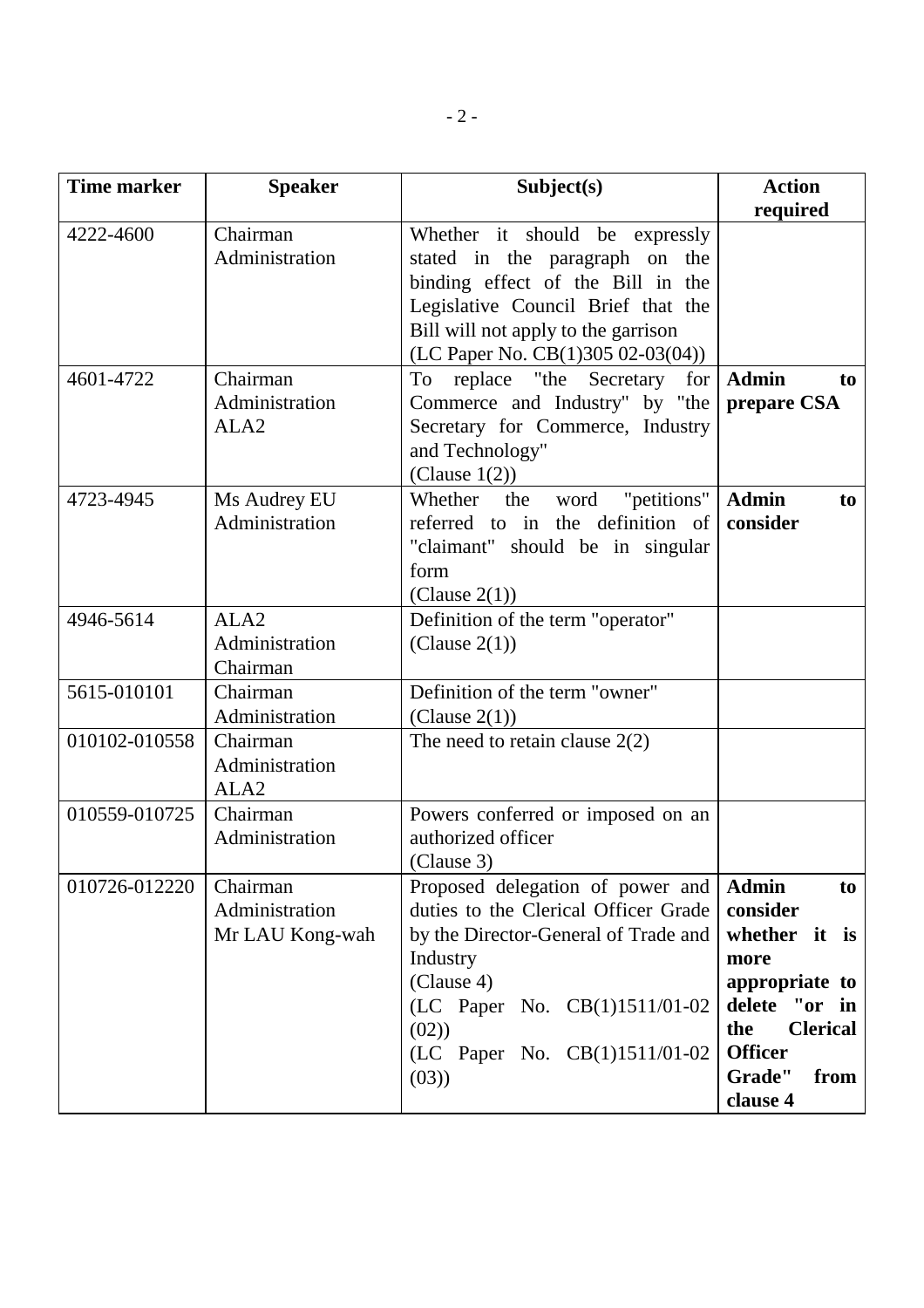| <b>Time marker</b> | <b>Speaker</b>                                                                         | Subject(s)                                                                                                                                                                                                                                                                                                                                                                                                                                                                                                                                                                                                                                        | <b>Action</b><br>required                                                                                                                                                                                                                                          |
|--------------------|----------------------------------------------------------------------------------------|---------------------------------------------------------------------------------------------------------------------------------------------------------------------------------------------------------------------------------------------------------------------------------------------------------------------------------------------------------------------------------------------------------------------------------------------------------------------------------------------------------------------------------------------------------------------------------------------------------------------------------------------------|--------------------------------------------------------------------------------------------------------------------------------------------------------------------------------------------------------------------------------------------------------------------|
| 012221-012609      | Mr LAU Kong-wah<br>Administration<br>Chairman                                          | Clarification on "any of powers,<br>etc." in the heading of clause 4                                                                                                                                                                                                                                                                                                                                                                                                                                                                                                                                                                              | <b>Admin to</b><br>consider<br>making<br>appropriate<br>amendments<br>to the heading<br>of clause 4 to<br>make it clear<br>what "any of<br>powers, etc."<br>is referred to                                                                                         |
| 012610-014410      | Administration<br>ALA <sub>2</sub><br>Mr LAU Kong-wah                                  | (a) Proposed addition of the word<br>"reasonably" before "believes"<br>in clause $7(1)$<br>(b) Justifications for the penalty<br>imposed on<br>a person<br>who<br>contravenes clause $7(1)$<br>(c) Proposed requirement that a<br>person who finds an article<br>which he believes may be a<br>chemical weapon shall notify a<br>member of the Customs and<br>Excise Service or any police<br>officer of the rank of inspector<br>or above<br>(Clauses $7(1)$ , 29(4) and 3)<br>(LC Paper No. CB(1)1511/01-02<br>(02)<br>(LC Paper No. CB(1)1511/01-02<br>(03)<br>(LC)<br>Paper No. CB(1)59/02-03<br>(06)<br>(LC Paper No. CB(1)305/02-03<br>(01) | <b>Admin</b><br>to<br><b>CSA</b><br>prepare<br>on item (a)<br>On item<br>(c),<br><b>Admin</b><br>to<br>consider<br>amending<br>the<br>relevant<br>provisions<br>to<br>the effect that<br>the<br>person<br>concerned<br>notify<br>may<br>"any<br>police<br>officer" |
| 014411-015419      | Chairman<br>Administration<br>Mr LAU Kong-wah<br>Mr HUI Cheung-ching<br>Dr LO Wing-lok | Date of next meeting                                                                                                                                                                                                                                                                                                                                                                                                                                                                                                                                                                                                                              |                                                                                                                                                                                                                                                                    |